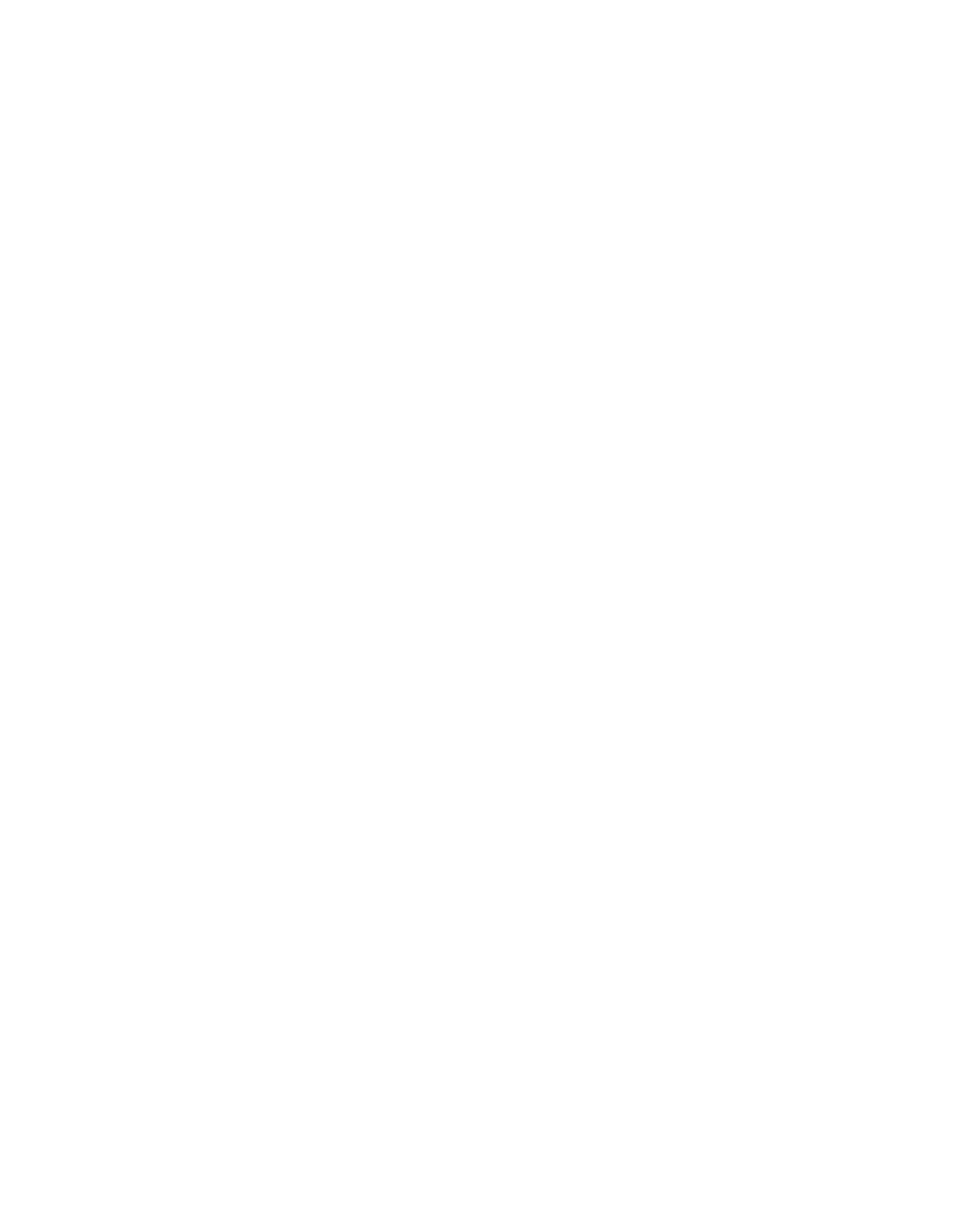# **In the case of M.B. - Mak Čačak DOO and Others v. Serbia,**

The European Court of Human Rights (Third Section), sitting as a Committee composed of:

Pere Pastor Vilanova, *President,* 

Branko Lubarda,

Georgios A. Serghides, *judges,*

and Fatoş Aracı, *Deputy Section Registrar,*

Having deliberated in private on6 September 2016,

Delivers the following judgment, which was adopted on that date:

# PROCEDURE

1. The case originated in three applications (nos. 67856/14, 69282/14, and 70253/14) against Serbia lodged with the Court under Article 34 of the Convention for the Protection of Human Rights and Fundamental Freedoms ("the Convention") by *M.B. - Mak Čačak DOO*, a limited liability company based in Serbia ("the first applicant"), Mr Branko Stefanović, a Serbian national ("the second applicant"), and *Plus DOO*, a limited liability company based in Serbia ("the third applicant") on 10 October 2014 and 15 October 2014 respectively.

2. The first and the third applicant were represented by Ms D. Janković, a lawyer practising in Čačak and the second applicant was represented by Mr V. Đinđić, a lawyer practising in Aleksinac. The Serbian Government ("the Government") were represented by their Agent at the time, Ms V. Rodić.

3. On 18 December 2014 the applications were communicated to the Government.

4. The Government objected to the examination of the application by a Committee. After having considered the Government's objection, the Court rejects it.

# THE FACTS

# I. THE CIRCUMSTANCES OF THE CASE

### **A. As regards the first applicant**

5. On 29 June 2005 the Čačak Commercial Court ordered a sociallyowned company *Fabrika Reznog Alata Čačak AD* (hereinafter "the debtor")

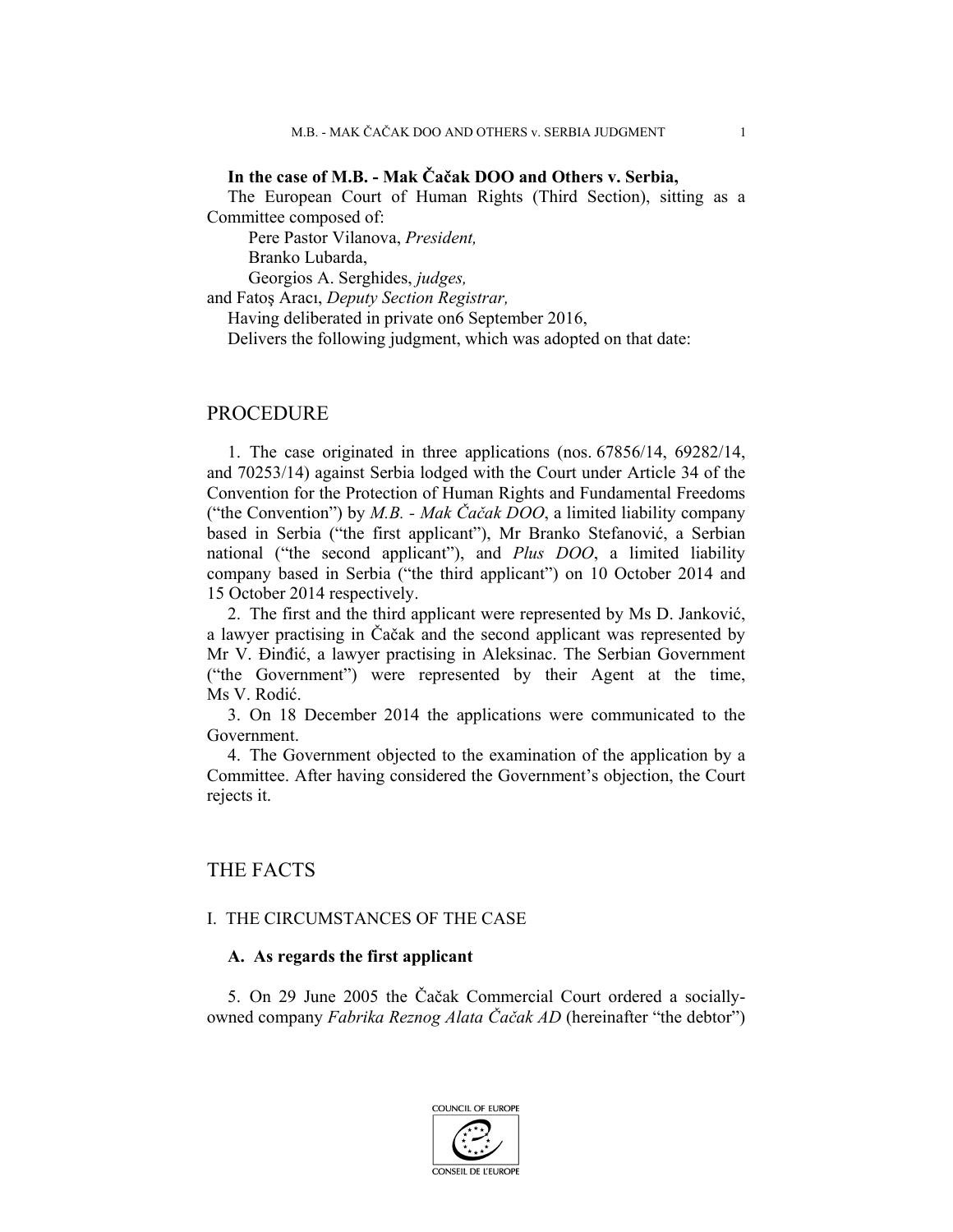to pay the first applicant specified amounts on account of damages, plus the costs of the civil proceedings.

6. On 22 February 2006 the Belgrade High Commercial Court amended the first instance judgment by ordering the debtor to also pay the first applicant specified amounts on account of lost profits and increasing the awarded costs of proceedings. This judgment became final on an unspecified date.

7. On 26 June 2007, upon the first applicant's request to that effect, the Čačak Commercial Court ordered the enforcement of the said judgments and further ordered the debtor to pay the first applicant the enforcement costs.

8. On 17 March 2009 the debtor paid the first applicant a part of the sums specified in the said judgments.

9. On 30 March 2010 the Privatisation Agency ordered the restructuring of the first applicant's debtor. As a result, the ongoing enforcement proceedings against the debtor were stayed.

10. On 11 March 2011 the first applicant lodged a constitutional appeal.

11. On 21 May 2014 the Constitutional Court found a violation of the first applicant's right to a hearing within a reasonable time and of its right to the peaceful enjoyment of its possessions. It further awarded the first applicant 1,000 euros (EUR) as just satisfaction for non-pecuniary damage and ordered the court in Čačak to expedite the proceedings. The Constitutional Court dismissed the first applicant's request for pecuniary damages as premature, since the enforcement proceedings were still pending.

### **B. As regards the second applicant**

12. On 11 July 2003 the Kraljevo Commercial Court established the secured property right of the applicant on certain commercial premises and ordered GP Jastrebac (hereinafter "the debtor") , a socially-owned company undergoing insolvency proceedings, to finish the construction of that property. The Commercial Court further ordered the debtor to pay the second applicant a certain amount if it failed to do so. This decision became final on an unspecified date. The debtor never finished the construction of the property in question.

13. On 9 September 2009 the debtor paid the applicant a part of the amount established by the decision.

14. On 11 May 2011 the second applicant lodged a constitutional appeal.

15. On 26 March 2014 the Constitutional Court found a violation of the second applicant's right to a hearing within a reasonable time. It further awarded him EUR 500 as just satisfaction for non-pecuniary damage and ordered the competent court to expedite the insolvency proceedings. The Constitutional Court dismissed the second applicant's complaint concerning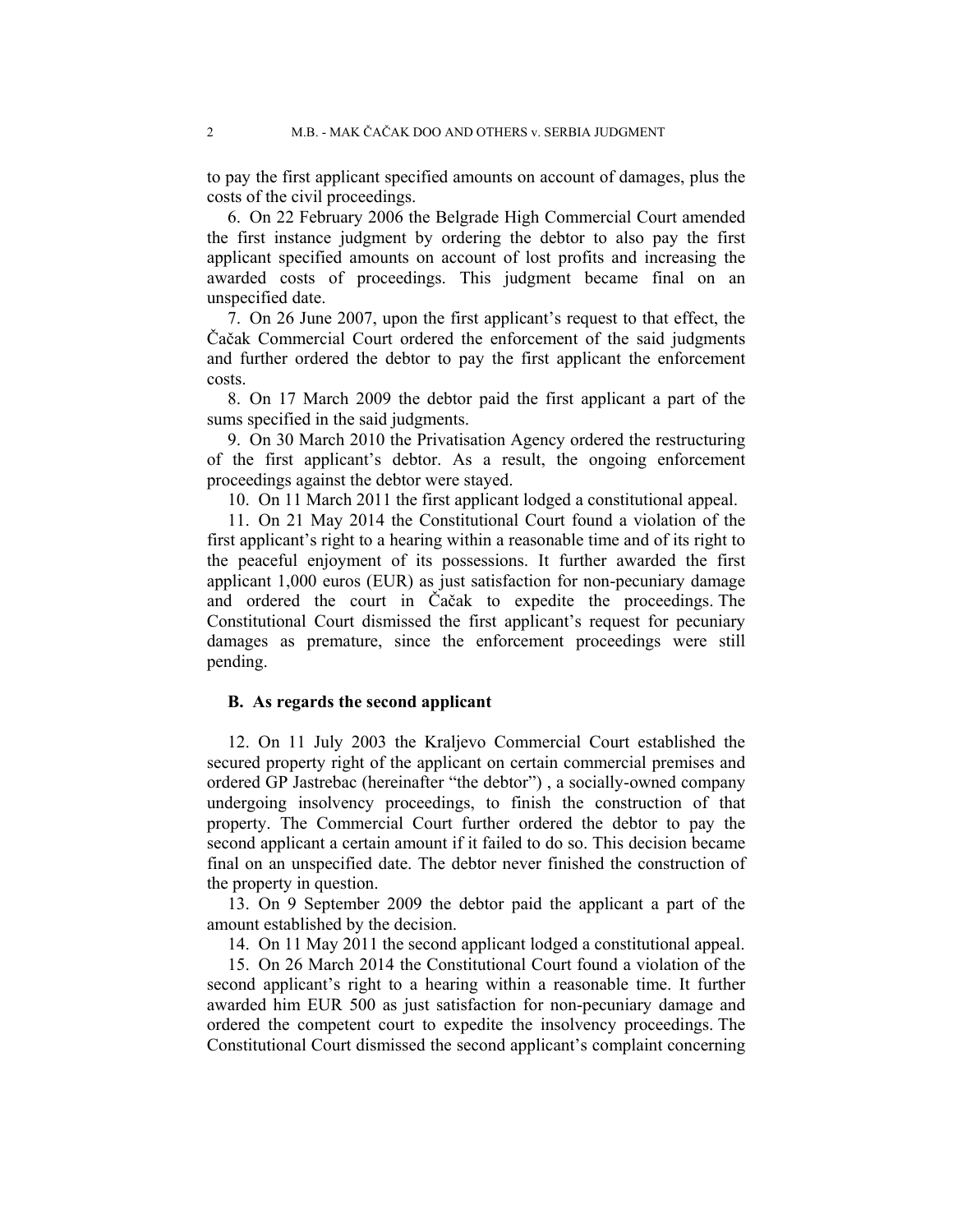his right to the peaceful enjoyment of his possessions as well as his request for pecuniary damages, since the insolvency proceedings were still pending.

### **C. As regards the third applicant**

16. On 22 September 2003 the Belgrade Commercial Court ordered a socially-owned company, *DP Fabrika termotehničkih uređaja i montaže "CER" Čačak* (hereinafter "the debtor"), to pay the third applicant specified amounts on account of damages, plus the costs of the civil proceedings. This judgment became final by 17 October 2003.

17. On 30 October 2006, upon the third applicant's request to that effect, the Belgrade Municipal Court accepted the enforcement of the said judgment and further ordered the debtor to pay the first applicant the enforcement costs.

18. On 12 October 2011 the third applicant lodged a constitutional appeal.

19. On 17 April 2014 the Constitutional Court found a violation of the third applicant's right to a hearing within a reasonable time. It also awarded the third applicant EUR 800 as just satisfaction for non-pecuniary damage and ordered the competent court to expedite the proceedings. The Constitutional Court dismissed the third applicant's complaint concerning its right to the peaceful enjoyment of possessions and its request for pecuniary damages as premature, since the enforcement proceedings were still pending.

# II. RELEVANT DOMESTIC LAW AND PRACTICE

20. The relevant domestic law concerning the status of socially-owned companies, as well as enforcement and insolvency proceedings, has been outlined in the cases of *R. Kačapor and Others v. Serbia*, nos. 2269/06 *et al*., §§ 57-64 and 71-76, 15 January 2008, and *Jovičić and Others v. Serbia* (dec.), no. 37270/11, §§ 88-93, 15 October 2013. Furthermore, the case-law of the Constitutional Court in respect of socially-owned companies, together with the relevant provisions concerning constitutional redress has likewise been outlined in the admissibility decision in *Marinković v. Serbia* (dec.), no. 5353/11, §§ 26 -29 and 31-44, 29 January 2013, the judgment in *Marinković v. Serbia*, no. 5353/11, §§ 29-31, 22 October 2013, and the decision in *Ferizović v. Serbia* (dec.), no. 65713/13, §§ 12-17, 26 November 2013.

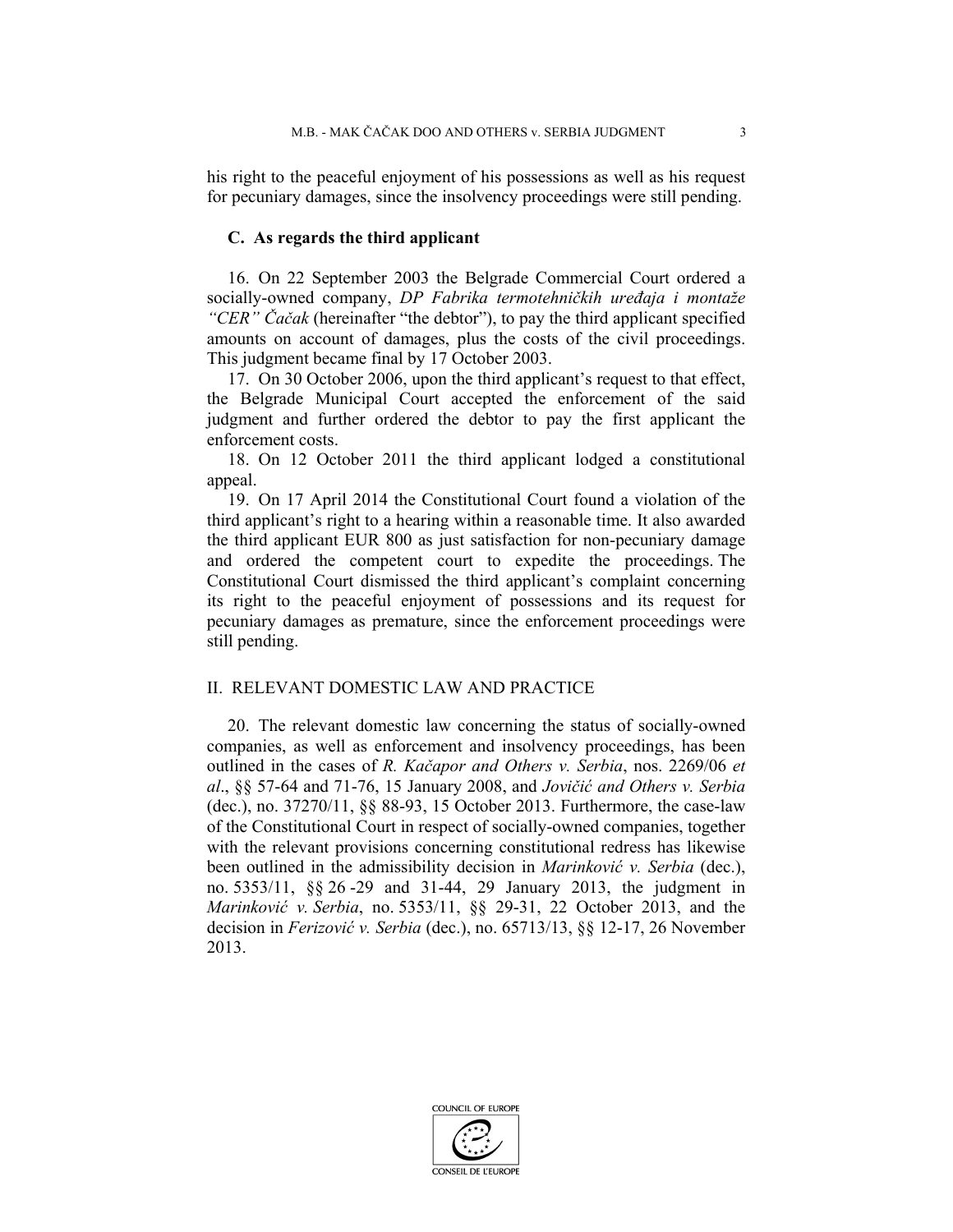# THE LAW

### I. JOINDER OF THE APPLICATIONS

21. The Court considers that, in accordance with Rule 42 § 1 of the Rules of Court, the applications should be joined, given their common factual and legal background.

# II. ALLEGED VIOLATIONS OF ARTICLES 6 § 1 AND 13 OF THE CONVENTION AND ARTICLE 1 OF PROTOCOL No. 1 TO THE **CONVENTION**

22. The applicants complained of the respondent State's failure to enforce or fully enforce final court judgments rendered in their favour and of the lack of an effective remedy in that connection. They relied on Articles 6 § 1 and 13 of the Convention and Article 1 of Protocol No. 1, which, in so far as relevant, read as follows:

#### **Article 6 § 1**

"In the determination of his civil rights and obligations ..., everyone is entitled to a fair and public hearing within a reasonable time by an independent and impartial tribunal established by law."

#### **Article 1 of Protocol No. 1**

"Every natural or legal person is entitled to the peaceful enjoyment of his possessions. No one shall be deprived of his possessions except in the public interest and subject to the conditions provided for by law and by the general principles of international law.

The preceding provisions shall not, however, in any way impair the right of a State to enforce such laws as it deems necessary to control the use of property in accordance with the general interest or to secure the payment of taxes or other contributions or penalties."

#### **Article 13**

"Everyone whose rights and freedoms as set forth in [the] Convention are violated shall have an effective remedy before a national authority notwithstanding that the violation has been committed by persons acting in an official capacity."

## **A. Admissibility**

23. The Government argued that the applications should be declared inadmissible, since the Constitutional Court had awarded each applicant a certain amount of money as compensation for the non-pecuniary damage suffered and therefore provided them with adequate redress. The applicants thus lost their victim status. The Government further maintained that the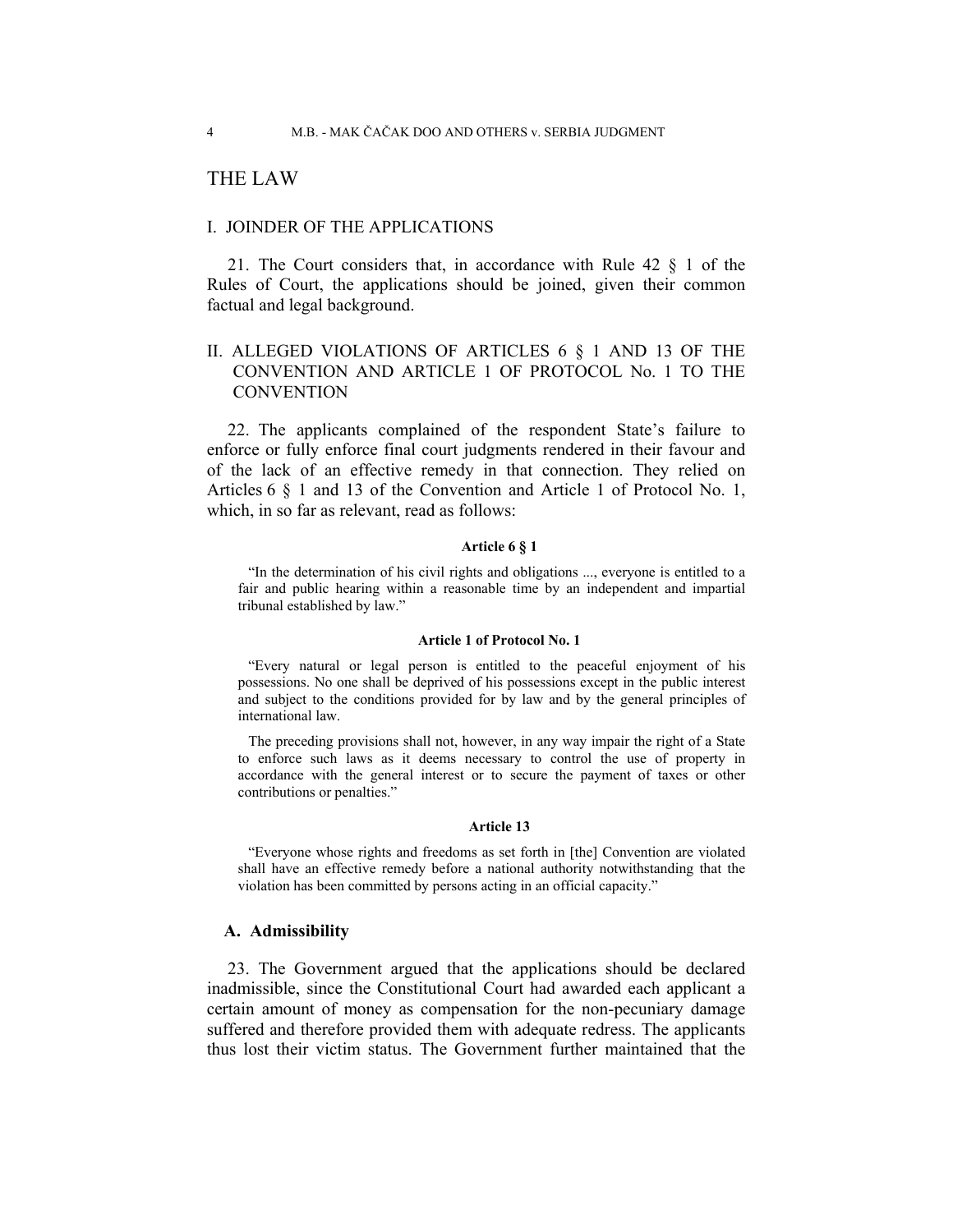companies concerned could not be considered as State-owned. In particular, their acts, as well as the acts of their managers, may not be attributed to the Respondent State. The fact that the said companies consisted mostly of social capital should not be decisive for the assessment of responsibility of the Respondent State.

24. The applicants disagreed.

25. The Court notes that the Constitutional Court indeed held that the applicants had suffered a breach of their constitutional rights and awarded them certain sums as compensation for non-pecuniary damage. However, unlike in other similar cases (see, for example, *Ferizović v. Serbia,* cited above, § 14), the Constitutional Court failed to order the State to pay from its own funds the sums awarded in the domestic judgments in question and in respect of the second and the third applicants it dismissed the complaint concerning the right to the peaceful enjoyment of their possessions. Further, having regard to its case-law (*Stošić v. Serbia*, no. 64931/10, §§ 66-68, 1 October 2013), the Court reiterates that the sums which the Constitutional Court awarded the applicants for non-pecuniary damage cannot be considered as sufficient redress (*Scordino v. Italy (no. 1)* [GC], no. 36813/97, §§ 211-216, ECHR 2006-V). Therefore, these applicants must still be considered as victims within the meaning of Article 34 of the Convention.

26. Concerning the liability of the Respondent State for the debts of the companies in question, the Court has already stated on numerous occasions in comparable cases against Serbia that the State is liable for honouring the debts of socially/State-owned companies established by final domestic court judgments (see, for example, *R. Kačapor and Others,* cited above*,* §§ 97- 98). Moreover, the friendly settlement was reached before the Court in several cases concerning the same companies (see *Piper and Others v. Serbia* (dec.), nos. 73409/13 *et al.*, 31 March 2015, and *Vukajlović and Others v. Serbia* (dec.), nos. 72396/12 *et al.*, 10 June 2014). The Court sees no reason to depart from that jurisprudence in the present case. Consequently, this Government's objection must be also rejected.

27. Since the applicants' complaints are neither manifestly ill-founded within the meaning of Article 35  $\S$  3 (a) of the Convention nor inadmissible on any other grounds, they must be declared admissible.

### **B. Merits**

28. The Court notes that the domestic judgments under consideration in the present case have remained unenforced or partly unenforced to date.

29. The Court observes that it has frequently found violations of Article 6 of the Convention and/or Article 1 of Protocol No. 1 to the Convention in cases raising issues similar to those raised in the present case (see *R. Kačapor and Others*, cited above, §§ 115-116 and § 120;

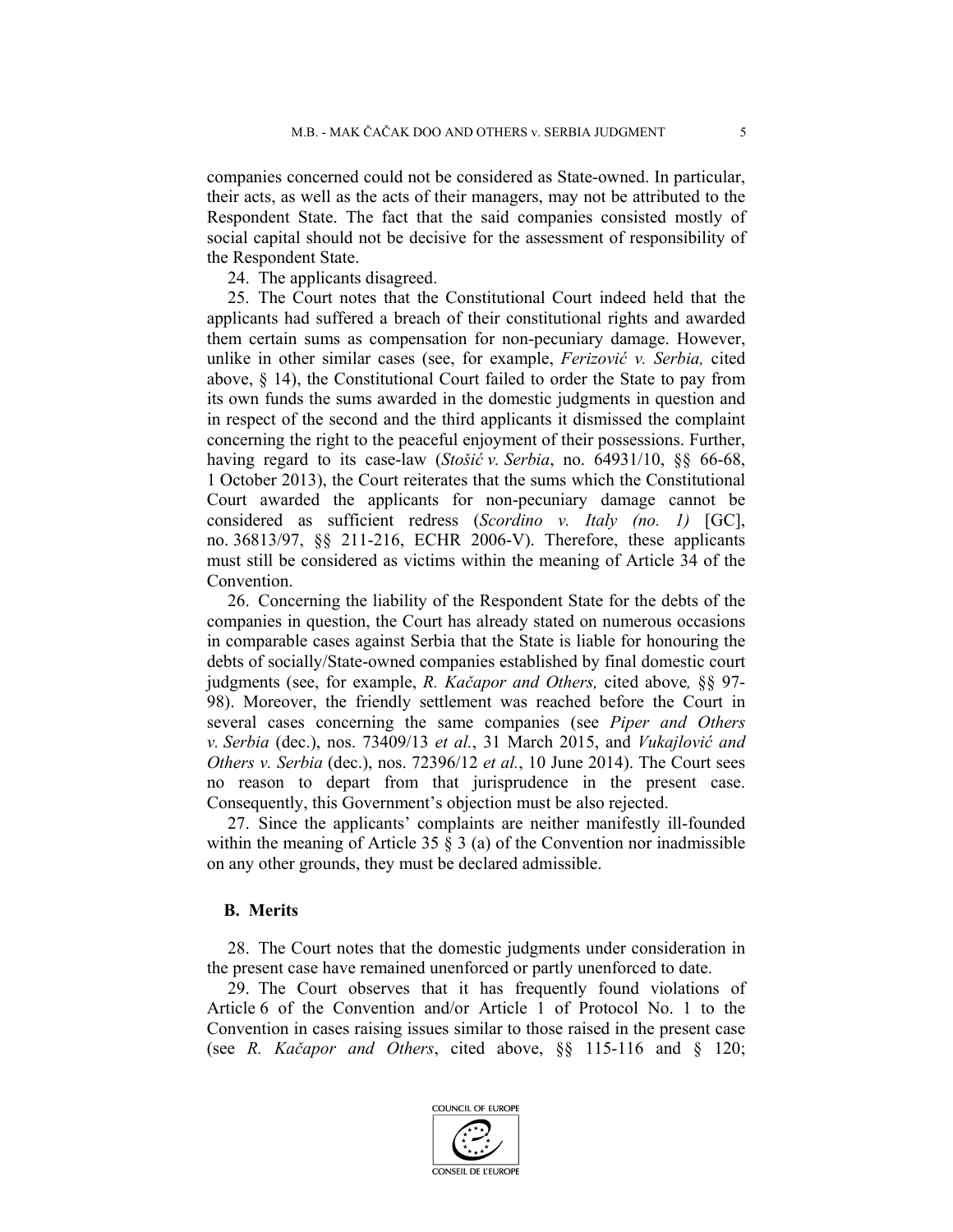*Crnišanin and Others v. Serbia*, nos. 35835/05 et seq., §§ 123-124 and §§ 133-134, 13 January 2009).

30. Having examined all the material submitted to it, the Court considers that the Government have not put forward any fact or convincing argument capable of persuading it to reach a different conclusion in the present case. There have, accordingly, been violations of Article 6  $\S$  1 of the Convention and of Article 1 of Protocol No. 1.

31. Having reached this conclusion, the Court does not find it necessary to examine essentially the same complaint under Article 13 of the Convention (see *mutatis mutandis*, *Kin-Stib and Majkić v. Serbia*, no. 12312/05, § 90, 20 April 2010).

### III. APPLICATION OF ARTICLE 41 OF THE CONVENTION

#### 32. Article 41 of the Convention provides:

"If the Court finds that there has been a violation of the Convention or the Protocols thereto, and if the internal law of the High Contracting Party concerned allows only partial reparation to be made, the Court shall, if necessary, afford just satisfaction to the injured party."

#### **A. Damage, costs and expenses**

33. All the applicants requested that the State be ordered to pay them, from its own funds the judgments debt, plus the costs of the enforcement proceedings, less the amounts which have already been paid on this basis. The second applicant further requested that the State be ordered to pay him EUR 25,525.60 on account of his inability to use the commercial premises in question and to allow him to enter into possession of those premises or to be paid their market value.

34. In respect of non-pecuniary damages, each applicant claimed EUR 3,000.

35. In respect of the costs and expenses incurred before the Court, the first and the third applicant claimed EUR 2,000 each and the second applicant claimed EUR 1,500.

36. The Government contested these claims.

37. Having regard to the violations found in the present case and its own case-law (see, for example, *R. Kačapor and Others*, cited above §§ 123-26; and *Crnišanin and Others*, cited above, § 139), the Court considers that the Government should pay to the applicants the sums awarded in the final domestic judgments in question (see paragraphs 5, 12 and 16 above), as well as the established costs of the enforcement proceedings, less any amounts which may have already been paid on this basis.

38. With regard to the remainder of the second applicant's request for pecuniary damages, the Court finds that there is no causal link between the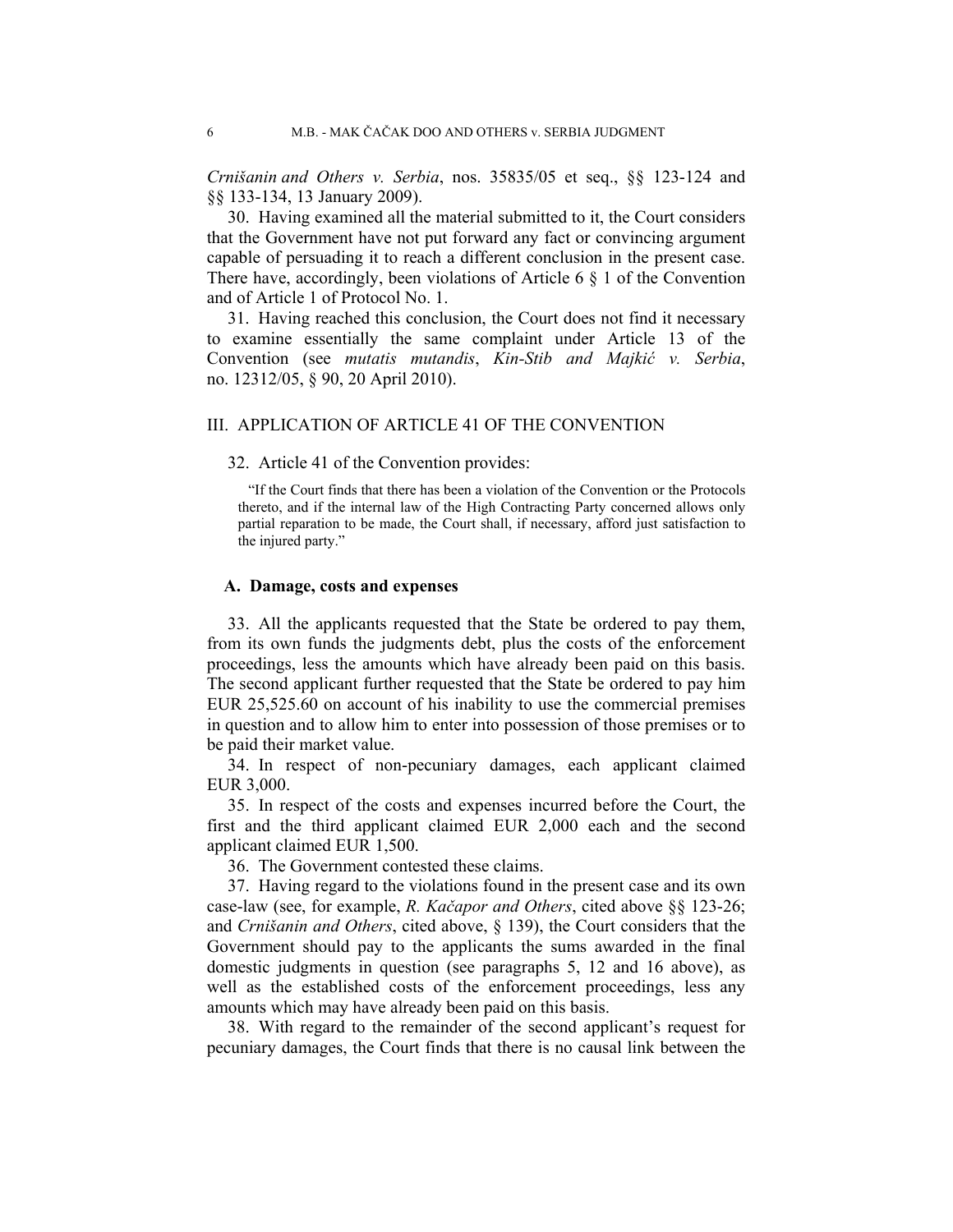alleged damage and the violation found. It, therefore, rejects this part of the second applicant's claim for pecuniary damage.

39. Furthermore, the Court considers that the applicants sustained some non-pecuniary loss arising from the breaches of the Convention found in this case. Making its assessment on an equitable basis, as required by Article 41 of the Convention, the Court considers it reasonable to award EUR 2,000 to each applicant, less any amounts which may have already been paid in that regard at the domestic level, to cover the non-pecuniary damage suffered, as well as costs and expenses incurred before the Court (see *Stošić v. Serbia*, cited above, §§ 66 and 67).

# **B. Default interest**

40. The Court considers it appropriate that the default interest rate should be based on the marginal lending rate of the European Central Bank, to which should be added three percentage points.

# FOR THESE REASONS, THE COURT, UNANIMOUSLY,

- 1. *Decides* to join the applications;
- 2. *Declares* the applications admissible;
- 3. *Holds* that there have been violations of Article 6 of the Convention and Article 1 of Protocol No. 1 to the Convention;
- 4. *Holds* that there is no need to examine separately the complaint under Article 13 of the Convention;
- 5. *Holds*

(a) that the respondent State is to pay the applicants, from its own funds and within three months, the sums awarded in the judgments rendered in their favour, less any amounts which may have already been paid on this basis;

(b) that the respondent State is to pay the applicants, within the same period, EUR 2,000 (two thousand euros) each in respect of nonpecuniary damage, costs and expenses, plus any tax that may be chargeable to the applicants, which is to be converted into the currency of the respondent State at the rate applicable at the date of settlement;

(c) that from the expiry of the above-mentioned three months until settlement simple interest shall be payable on the above amounts at a